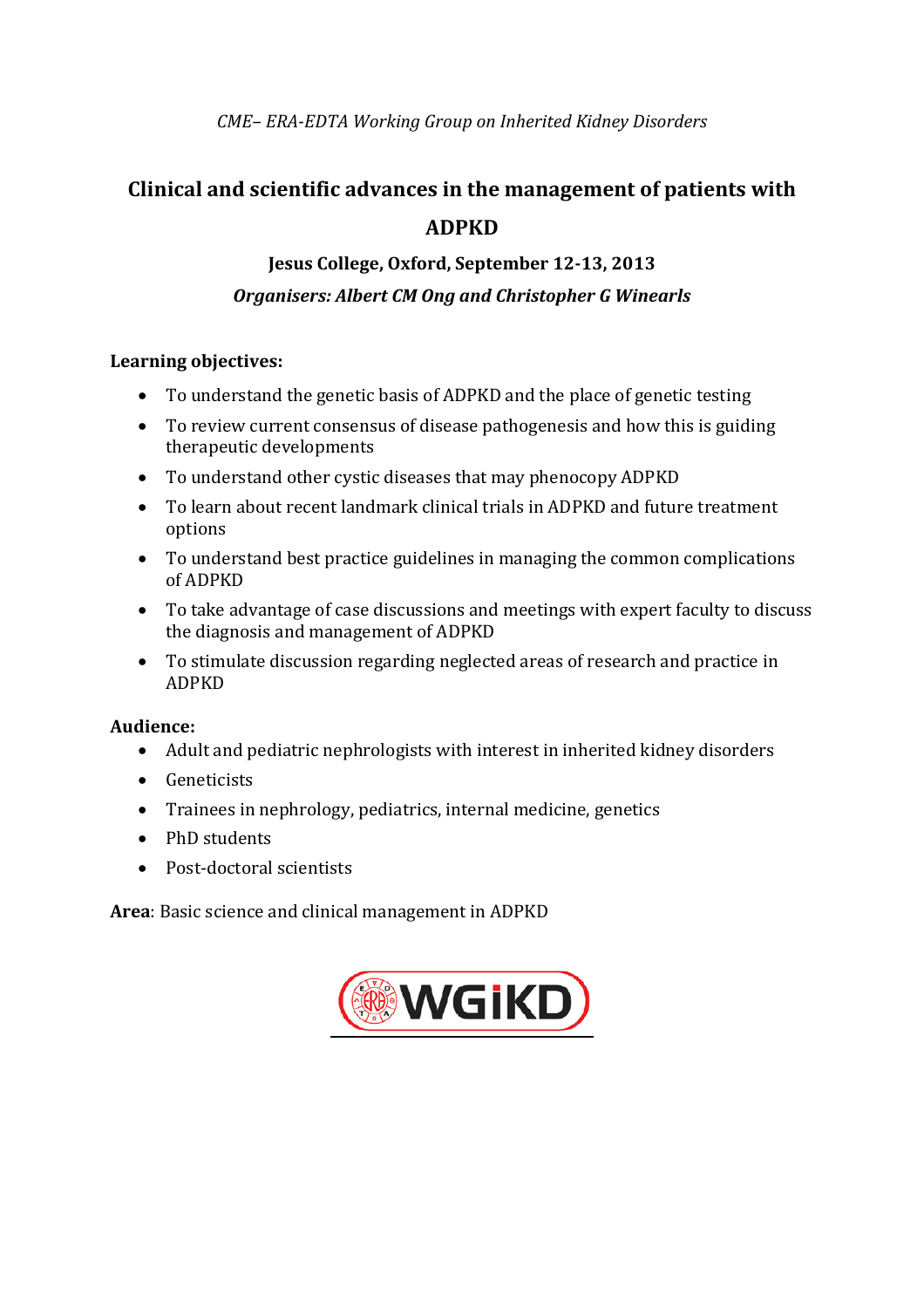## *CME: Recent advances in ADPKD*

## **Day 1: Thursday, September 12, 2013**

14:00-15:00 Registration

**Session I: The genetics and science of ADPKD**

15:00-15:15 Welcome, objectives of the course

15.15-15.30 ADPKD – the Oxford connection

15.30-15:50 A patient's perspective

15:50-16:15 Molecular pathogenesis of cyst formation

## *16:15-16:45 Tea Break*

16:45-17:10 Lessons from animal models

17.10-18.00 **Gene hunting in the renal unit**

*19:00 Departure for course dinner*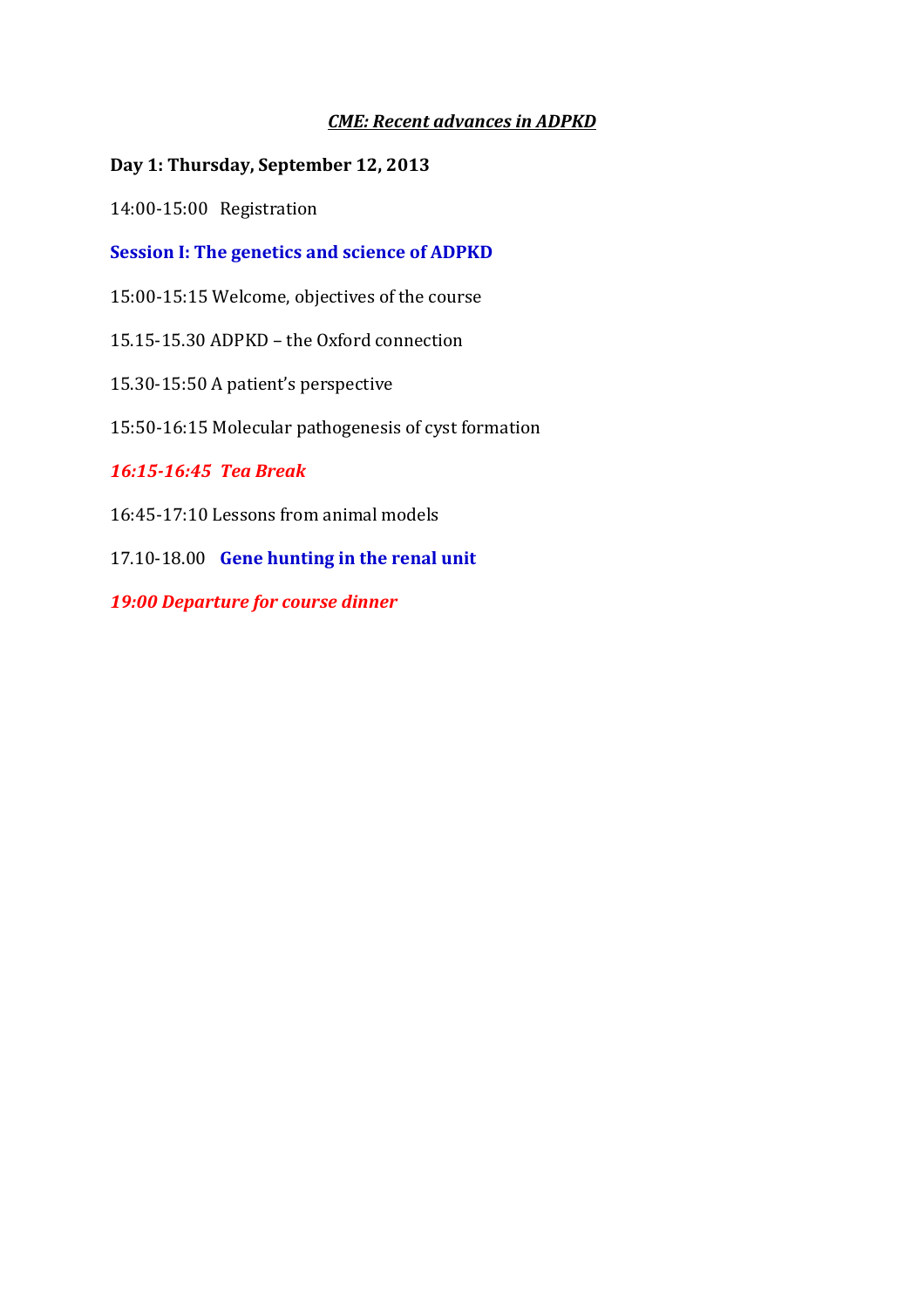#### **Day 2: Friday, September 13, 2013**

### **0800-0930 Breakfast session - Meet the faculty**

- **Genetic testing in ADPKD – who, when and how**
- **Other cystic kidney diseases – case based discussions**

### **Session II: Managing common complications in ADPKD**

- 09:30-09:50 The Oxford Unit experience over 40 years
- 09:50-10:10 Managing childhood PKD
- 10:10–10:30 Differential diagnosis of cystic disease

### *10:30-11:00 Break*

- 11:00–11:20 Hypertension and vascular risk
- 11:20-11:40 Polycystic liver disease
- 11:40-12:00 Intracranial aneurysm screening
- 12:00-12:20 Renal pain and infections

## *12:20-13:20 Lunch*

### **Session III: Monitoring and predicting disease progression**

- 13:20-13:40 The beginning and end of life
- 13:40-14:00 Clinical factors, biomarkers and the EuroCYST consortium
- 14:00-14:20 The role of imaging
- 14:20-14:40 A perspective from the UK Renal Registry
- 14:40 -15:00 What should be standard care for ADPKD patients?

## *15:00-15:15 Break*

- 15:15-16:00 **Beyond TEMPO: current and future treatments for ADPKD**
- 16:00-16:30 **Concluding remarks and close**